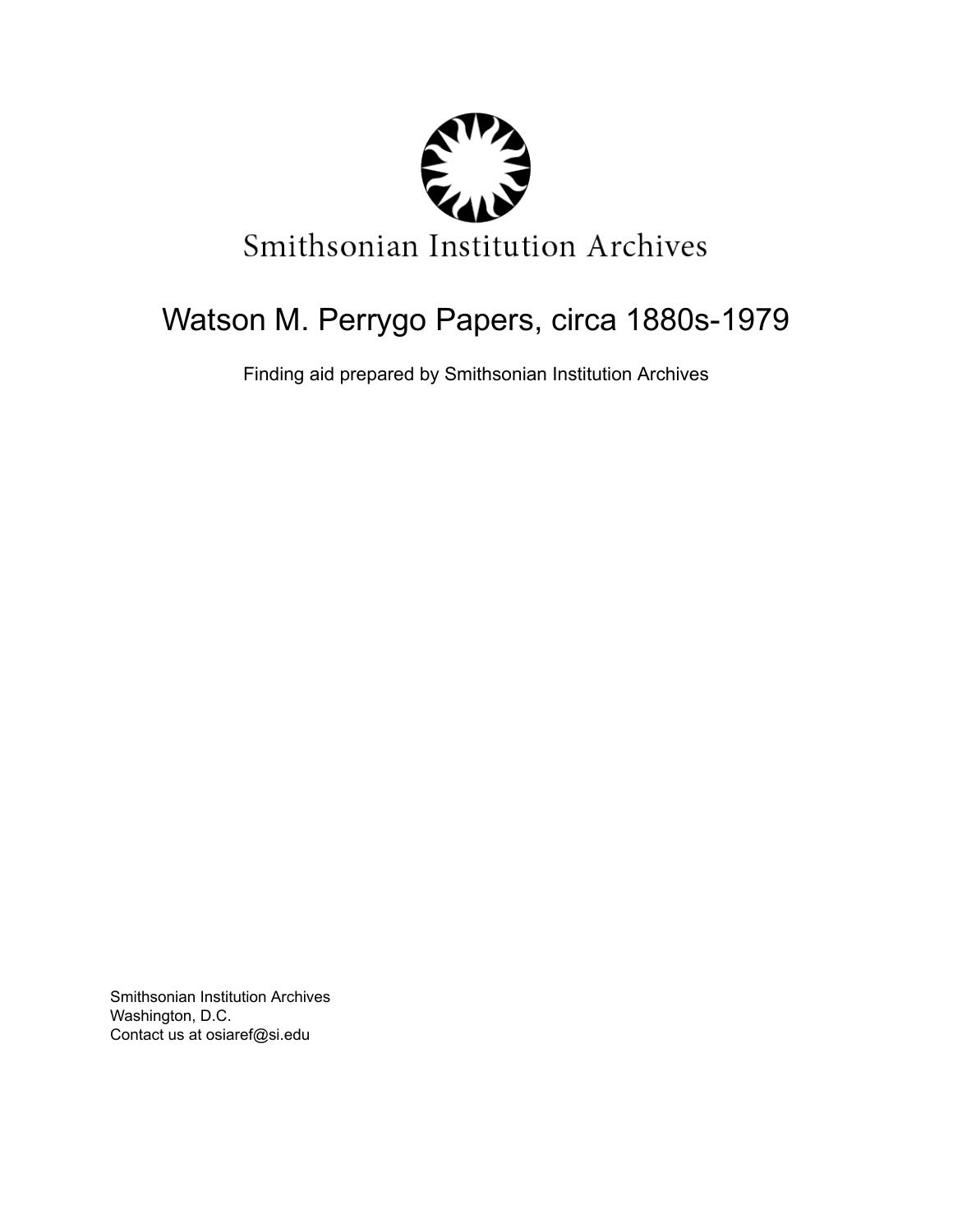## **Table of Contents**

<span id="page-1-0"></span>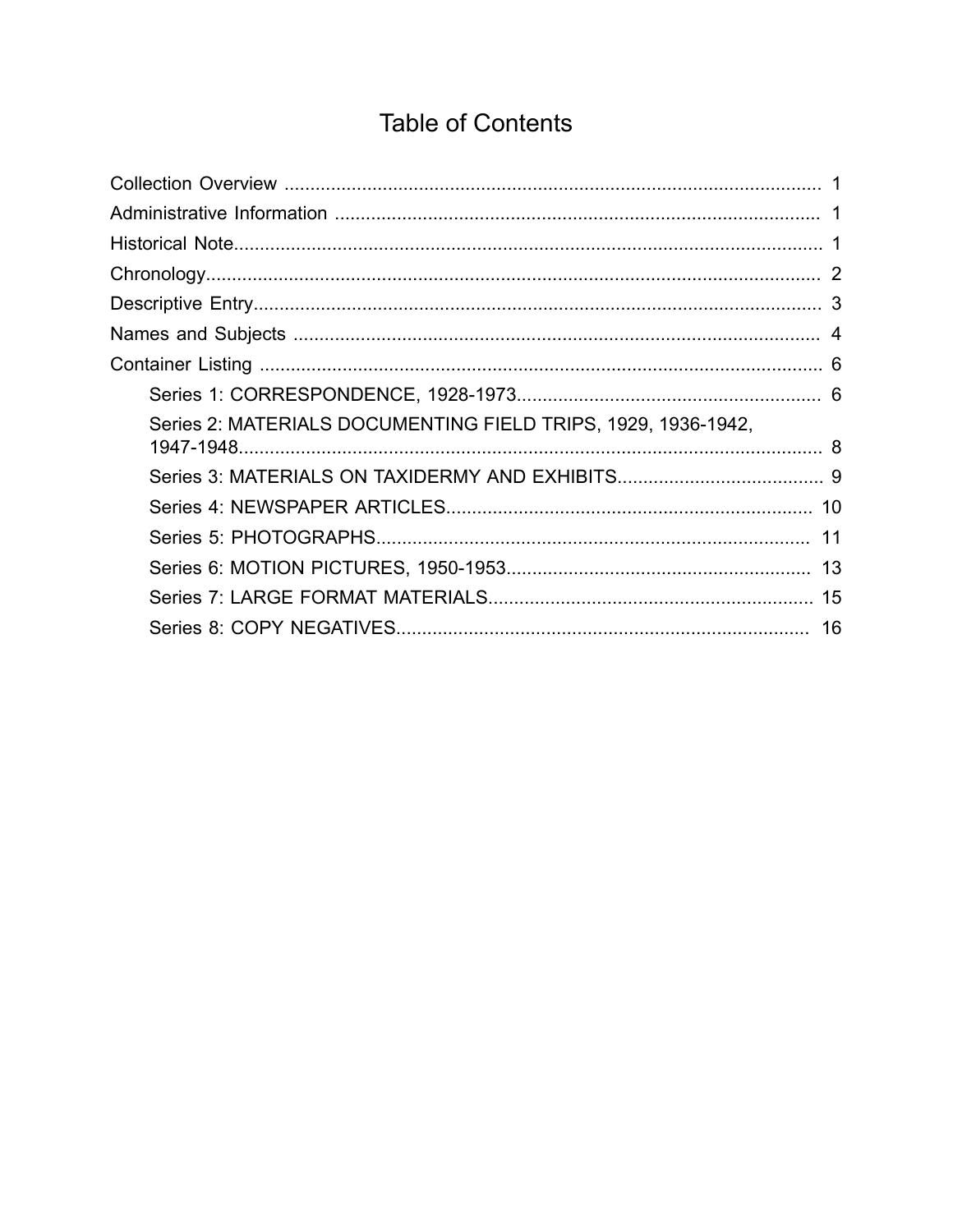| <b>Repository:</b> | Smithsonian Institution Archives, Washington, D.C., osiaref@si.edu                                                |
|--------------------|-------------------------------------------------------------------------------------------------------------------|
| Title:             | Watson M. Perrygo Papers                                                                                          |
| Identifier:        | Record Unit 7306                                                                                                  |
| Date:              | circa 1880s-1979                                                                                                  |
| Extent:            | 6.16 cu. ft. (3 record storage boxes) (3 document boxes) (1 half<br>document box) $(1 16x20$ box) $(2 5x8$ boxes) |
| Creator::          | Perrygo, Watson M., 1906-1984                                                                                     |
| Language:          | English                                                                                                           |

### <span id="page-2-0"></span>**Collection Overview**

### <span id="page-2-1"></span>**Administrative Information**

### Prefered Citation

Smithsonian Institution Archives, Record Unit 7306, Watson M. Perrygo Papers

### <span id="page-2-2"></span>Historical Note

Watson M. Perrygo (1906-1984), field collector, taxidermist, and exhibits specialist for the United States National Museum (USNM), was born in Washington, D.C. As a young man, Perrygo was a frequent visitor to the USNM. He became a protege of the ornithologist, Alexander Wetmore, then Director of the Museum, with whom he went on weekend field trips in Maryland and Virginia.

Perrygo began his career at the USNM in 1927 as a scientific aide in the Division of Mammals and the taxidermy studio. In addition to the taxidermic and other collection-related work, Perrygo was sent on field trips to collect birds, mammals, and snakes unrepresented in the USNM. His collecting activities included trips to Haiti, 1929; again to Haiti in 1930 as a member of the Parish-Smithsonian Expedition; to West Virginia, 1936; to Tennessee, 1937; to Kentucky, 1938; to North Carolina, 1939; to South Carolina, 1940; and to Rampart Cave, Arizona, 1942, as assistant to A. Remington Kellogg to excavate skeletal remains of several species of mammals, birds, lizards, and snakes. Between 1946 and 1953, Perrygo also accompanied Wetmore to Panama on several occasions to collect birds.

Perrygo served as exhibits preparator and zoological exhibits worker in the Department of Zoology, USNM, 1952-1958, and as zoological exhibits worker in the Office of Exhibits, Museum of History and Technology (MHT), 1958-1960. He was in charge of taxidermy for MHT, 1960-1962, and for the Museum of Natural History (MNH), 1962-1964. Perrygo was an important figure in the exhibits modernization program at the USNM during the 1940s and 1950s.

After his retirement in 1964, Perrygo was an active participant in historical preservation projects in Maryland as president of the Charles County Historical Society and as a member of the Board of the Maryland Historical Trust. He also directed the museum exhibits program of the Botanical Garden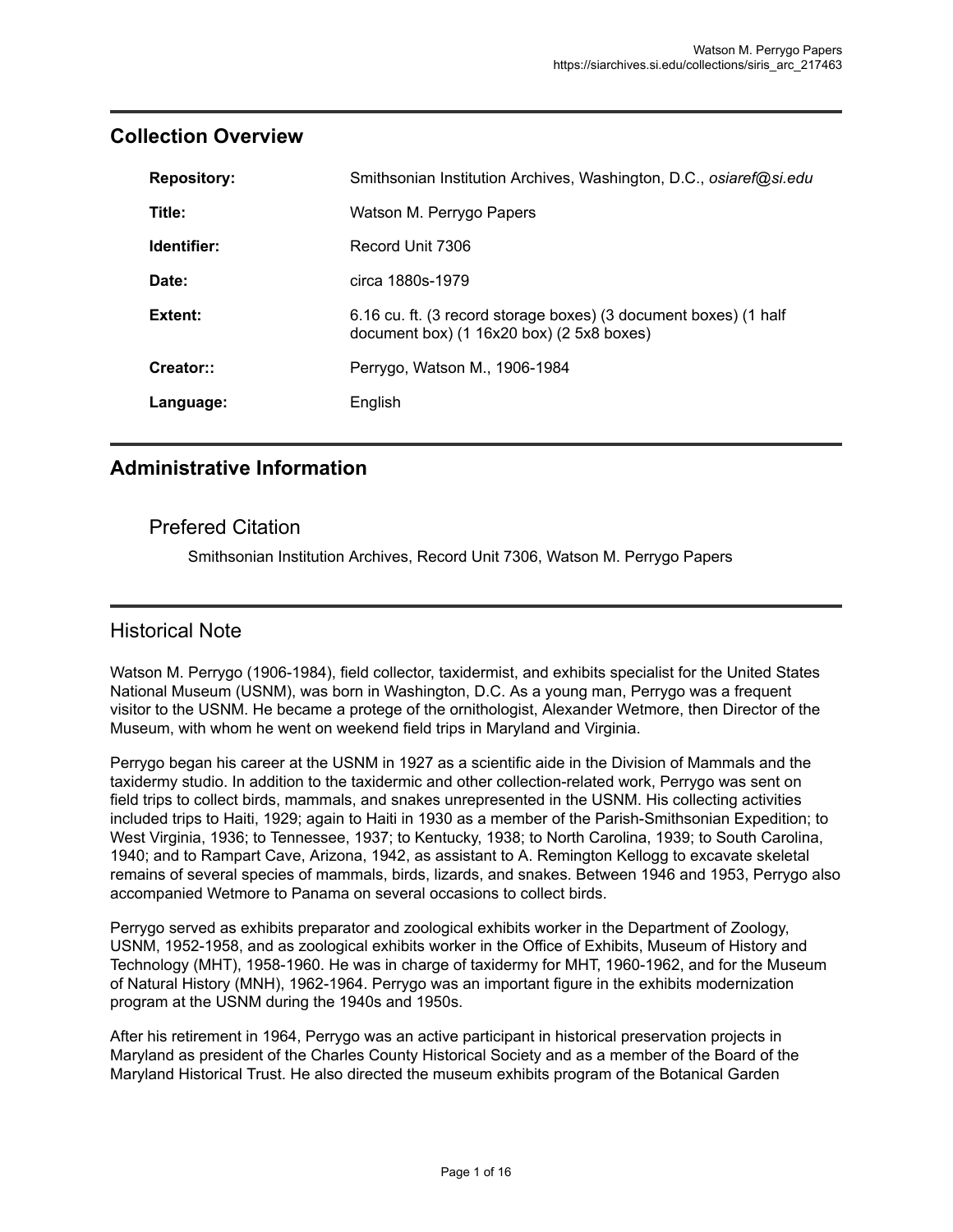Museum, Santo Domingo, Dominican Republic. From time to time, Perrygo also did consulting work on exhibits in the Smithsonian Institution.

<span id="page-3-0"></span>

| Chronology                    |                                                                                                                                                                                                                                                                                                                                                                                                                                                                                                                                                                                                                                          |
|-------------------------------|------------------------------------------------------------------------------------------------------------------------------------------------------------------------------------------------------------------------------------------------------------------------------------------------------------------------------------------------------------------------------------------------------------------------------------------------------------------------------------------------------------------------------------------------------------------------------------------------------------------------------------------|
| October 18, 1906              | Born, Washington, D. C.                                                                                                                                                                                                                                                                                                                                                                                                                                                                                                                                                                                                                  |
| 1926                          | Helped USNM prepare natural history specimens for the<br>Philadelphia Sesquicentennial                                                                                                                                                                                                                                                                                                                                                                                                                                                                                                                                                   |
| 1926                          | Bird collecting in the vicinity of Ocean City, Maryland, with Alexander<br>Wetmore and Frederick Charles Lincoln; learned how to collect and<br>label birds                                                                                                                                                                                                                                                                                                                                                                                                                                                                              |
| July-November, 1927           | Worked part-time on the osteological specimens located in the attic<br>of the Natural History Building                                                                                                                                                                                                                                                                                                                                                                                                                                                                                                                                   |
| 1927                          | Became permanent staff member of the USNM, as scientific aide,<br>working half-time for the Division of Mammals and half-time for<br>the taxidermy shop, and as field collector to collect birds and other<br>natural history specimens for the USNM                                                                                                                                                                                                                                                                                                                                                                                     |
| December, 1928-April,<br>1929 | Field collecting trip to Haiti with Arthur J. Poole                                                                                                                                                                                                                                                                                                                                                                                                                                                                                                                                                                                      |
| February-June, 1930           | Field collecting trip to Haiti as a member of the Parish-Smithsonian<br>Expedition. The expedition was sponsored by Lee Hamilton Parish<br>and his parents, Samuel W. and Ella Parish. Perrygo sailed to Haiti<br>with the Parishes on their yacht, the "Esperanza." The "Esperanza"<br>made an unplanned stop in Cuba after a storm wrecked her mast.<br>Perrygo collected bird specimens in Cuba while the yacht was being<br>repaired. In Haiti, Perrygo continued to collect bird and other natural<br>history specimens, mostly along the coastal region of Haiti, and<br>collected live reptiles for the National Zoological Park. |
| 1931                          | Went with USNM taxidermists Earl D. Reid and J. S. Warmbath to<br>Bayhead, New Jersey to prepare a 1200 pound sailfish for exhibition                                                                                                                                                                                                                                                                                                                                                                                                                                                                                                    |
| 1932                          | Helped prepare natural history specimens for the George<br>Washington Bicentennial                                                                                                                                                                                                                                                                                                                                                                                                                                                                                                                                                       |
| April-July, 1936              | Field collecting trip to West Virginia to collect bird specimens with<br>Carleton C. Lingebach                                                                                                                                                                                                                                                                                                                                                                                                                                                                                                                                           |
| September-November,<br>1936   | Field collecting trip to West Virginia with Carleton C. Lingebach                                                                                                                                                                                                                                                                                                                                                                                                                                                                                                                                                                        |
| April-July, 1937              | Field collecting trip to Tennessee with Herbert Friedmann (Alexander<br>Wetmore joined them briefly in June)                                                                                                                                                                                                                                                                                                                                                                                                                                                                                                                             |
| September-November,<br>1937   | Field collecting trip to Tennessee with Carleton C. Lingebach and<br>Henry R. Schaefer                                                                                                                                                                                                                                                                                                                                                                                                                                                                                                                                                   |
| April-July, 1938              | Field collecting trip to Kentucky with Henry R. Schaeffer and James<br>Cole                                                                                                                                                                                                                                                                                                                                                                                                                                                                                                                                                              |
| September-November,<br>1938   | Field collecting trip to Kentucky with Gregor Rohwer and Herbert G.<br>Deignan                                                                                                                                                                                                                                                                                                                                                                                                                                                                                                                                                           |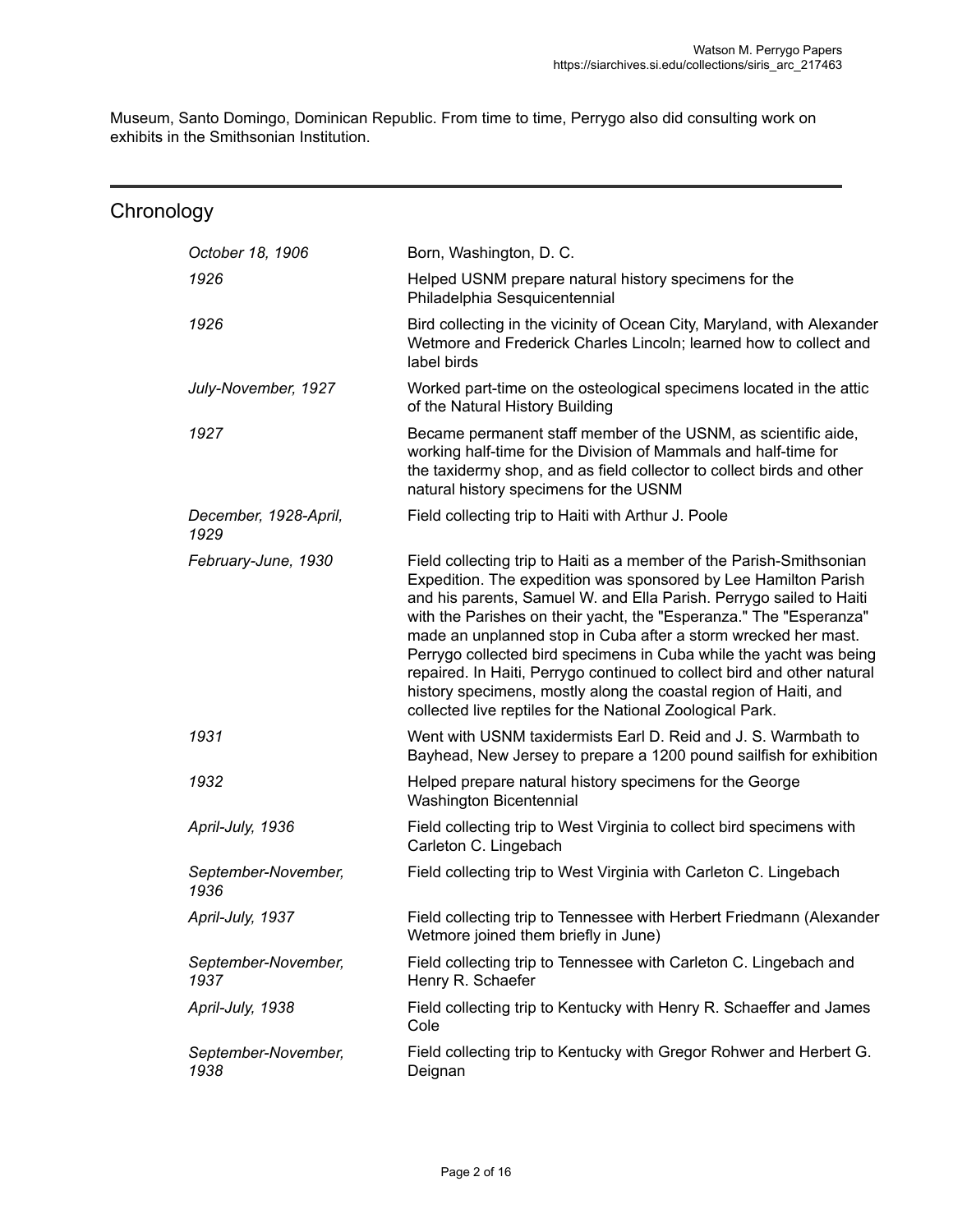| April-July, 1939            | Field collecting trip to North Carolina with Charles Wheeler and<br><b>Gregor Rohwer</b>                                                                                                                                                                                                                                             |
|-----------------------------|--------------------------------------------------------------------------------------------------------------------------------------------------------------------------------------------------------------------------------------------------------------------------------------------------------------------------------------|
| September-November,<br>1939 | Field collecting trip to North Carolina with Charles L. Wheeler<br>(Alexander Wetmore and John Enos Graf joined them briefly in<br>October)                                                                                                                                                                                          |
| April-July, 1940            | Field collecting trip to South Carolina with J. Southgate Hoyt and<br>John C. Calhoun                                                                                                                                                                                                                                                |
| September-December,<br>1940 | Field collecting trip to South Carolina with J. Southgate Hoyt and<br>John S. Webb                                                                                                                                                                                                                                                   |
| March-May, 1942             | Accompanied A. Remington Kellogg, Assistant Director of the<br>USNM, to Rampart Cave, Arizona to excavate sloth fossils as well<br>as skeletal remains of several species of mammals, birds, lizards,<br>and snakes. Also visited the Denver Museum and Chicago's Field<br>Museum of Natural History to study their exhibit methods. |
| 1943-1964                   | Worked as a taxidermist full-time                                                                                                                                                                                                                                                                                                    |
| 1943-1964                   | USNM taxidermists were involved in the gradual modernization<br>of the mammal, bird, osteology, and sealife exhibits in the Natural<br><b>History Building</b>                                                                                                                                                                       |
| 1946-1953                   | Accompanied Alexander Wetmore (Secretary of the Smithsonian<br>Institution, 1944-1952) on their annual field collecting trips to<br>Panama to collect birds (usually between March and May)                                                                                                                                          |
| 1952-1958                   | Exhibit preparator and zoological exhibits worker in the Department<br>of Zoology, USNM                                                                                                                                                                                                                                              |
| October, 1957               | Visited several plastic manufacturing companies in New York City<br>and Philadelphia to learn to make accessories from plastic for the<br>exhibits                                                                                                                                                                                   |
| November, 1957              | Visited the University of Kansas Museum to study its exhibits<br>methods                                                                                                                                                                                                                                                             |
| 1958-1960                   | Zoological exhibits worker in the Office of Exhibits, Museum of<br>History and Technology (MHT)                                                                                                                                                                                                                                      |
| 1960-1962                   | Was in charge of taxidermy for MHT                                                                                                                                                                                                                                                                                                   |
| 1962-1964                   | Was in charge of taxidermy for the Museum of Natural History<br>(MNH)                                                                                                                                                                                                                                                                |
| 1964                        | Retired from the MNH                                                                                                                                                                                                                                                                                                                 |
| 1970-1978                   | President of the Charles County (Maryland) Historical Society                                                                                                                                                                                                                                                                        |
| 1970s-1983                  | Member of the Board of the Maryland Historical Trust                                                                                                                                                                                                                                                                                 |
| 1977-1983                   | Directed the museum exhibits program of the Botanical Garden<br>Museum, Santo Domingo, Dominican Republic                                                                                                                                                                                                                            |
| August 5, 1984              | Died at home in Port Tobacco, Maryland                                                                                                                                                                                                                                                                                               |
|                             |                                                                                                                                                                                                                                                                                                                                      |

### <span id="page-4-0"></span>Descriptive Entry

These papers consist of correspondence from Alexander Wetmore, field co-workers, and museum curators concerning authorization for field trips, instructions on natural history specimens desired and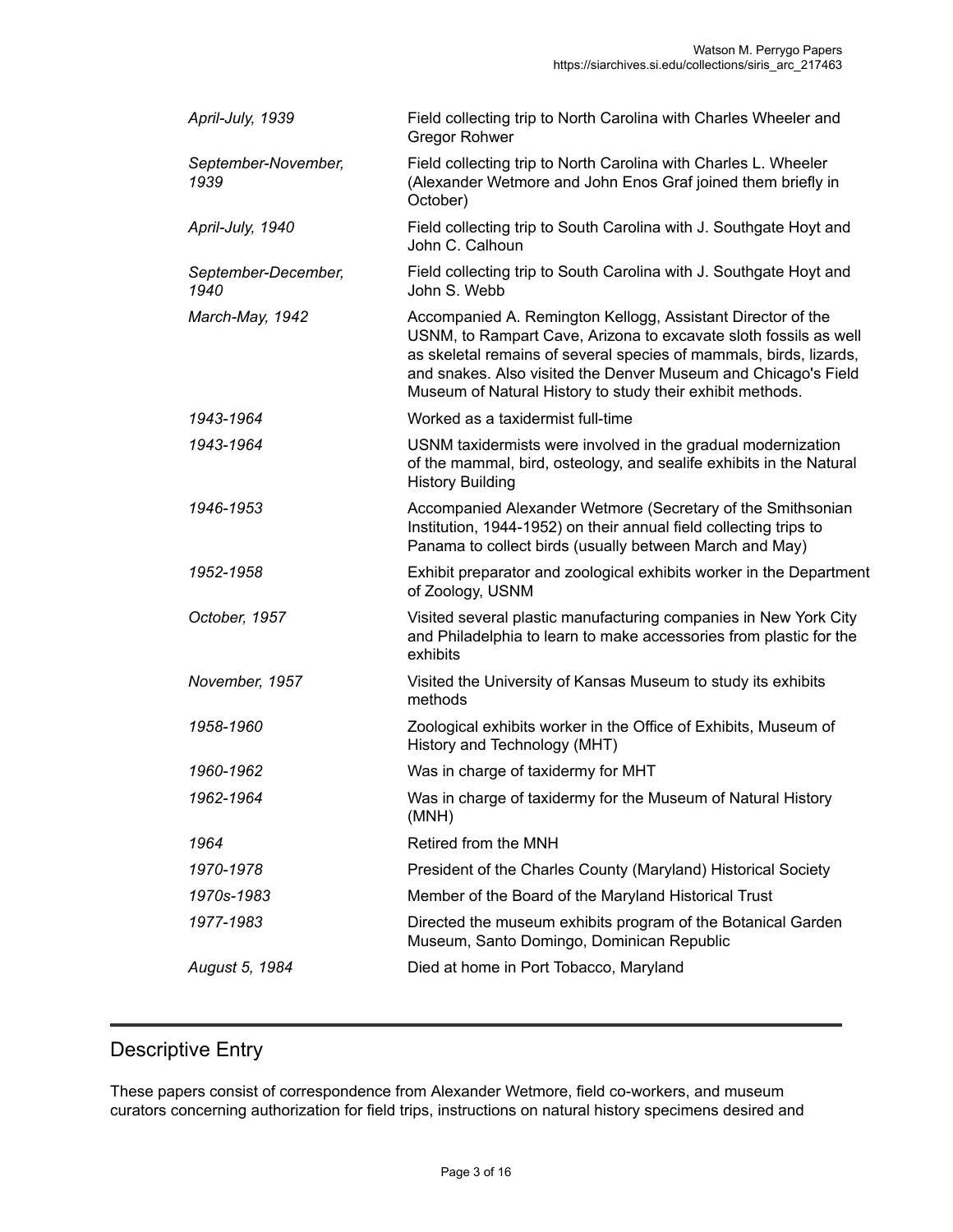areas to visit, and acknowledgments of specimens and camping equipment; correspondence from state game and fisheries agencies concerning hunting licenses and permits; letters of introduction; and a letter from Mamie Doud Eisenhower thanking Perrygo for restoration work on her Chippendale mirror, 1955. Other materials include field trip reports, 1936-1940; expense accounts; specimen lists; black and white photographs taken during Perrygo's field trips, 1929-1942; and color motion pictures of the Panama trips, 1950-1953, Skyline Drive, Virginia, and the USNM taxidermy studio.

Materials collected by Perrygo include instructions on taxidermy techniques and newspaper articles about Perrygo, William L. Brown, and taxidermy in general. Also included are photographs of USNM taxidermists, c. 1930s to 1973; mounted animal specimens and zoological exhibits; floor plan of the African and North American mammal halls, MNH; selected art work at the National Gallery of Art and exhibits in the USNM collected by William Henry Holmes for a postcard series, c. 1918; the yacht, "Esperanza," signed by the Parishes, 1938; the taxidermy studio at the Natural History Building, 1950s; and Alexander Wetmore, Lawrence L. Oliver, and Perrygo at Skyline Drive, Virginia, 1955. Also, there are materials that may have belonged to the Taxidermist and the Department of Living Animals, USNM, during the 1880s, including labels for the natural history exhibits; taxidermists' addresses; and photographs of incomplete taxidermy models and mammals used as taxidermy models.

Additional materials documenting Perrygo's field trips include journals and field notebooks kept by Perrygo, 1936 to 1940, and by Wetmore during trips to Panama, 1946 to 1953, which are part of the Collected Notes, Lists, Drawings and Catalogs on Birds, and Mammals, record unit 7215 and record unit 7217, respectively. In 1978, taped interviews with Perrygo were made as part of the Archives' Oral History Project (record unit 9516).

### <span id="page-5-0"></span>Names and Subject Terms

This collection is indexed in the online catalog of the Smithsonian Institution under the following terms:

Subjects:

Fieldwork Museum exhibits **Taxidermists Taxidermy** 

Types of Materials:

Black-and-white photographs **Clippings Manuscripts** Motion pictures (visual works)

Names:

Museum of History and Technology (U.S.). Office of Exhibits National Gallery of Art of the Smithsonian Institution National Museum of Natural History (U.S.) Parish-Smithsonian Expedition (1930) Perrygo, Watson M., 1906-1984 United States National Museum. Department of Zoology United States National Museum. Division of Mammals United States National Museum. Taxidermist Wetmore, Alexander, 1886-1978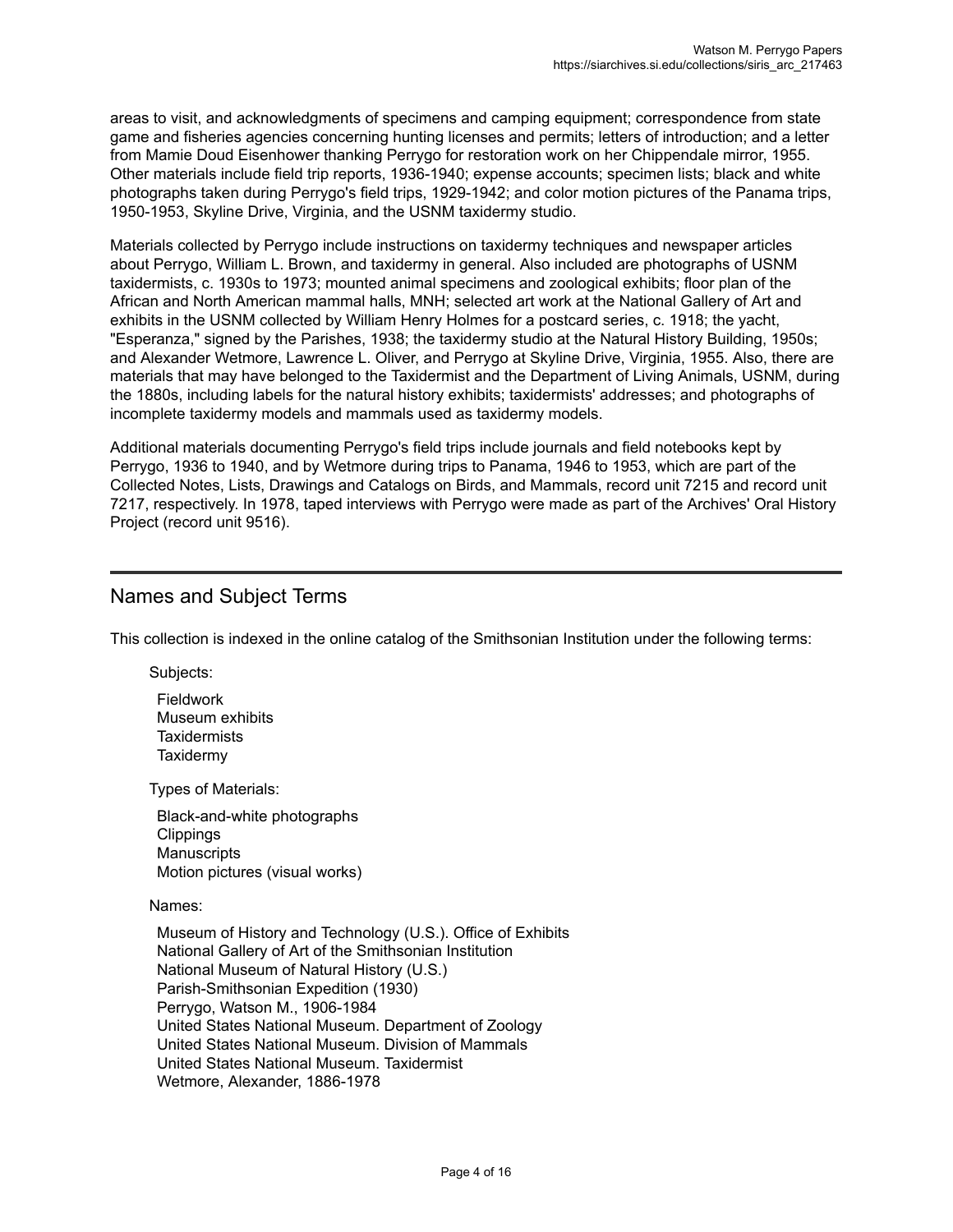Geographic Names:

Arizona Haiti Kentucky North Carolina Panama Skyline Drive (Va.) South Carolina Tennessee West Virginia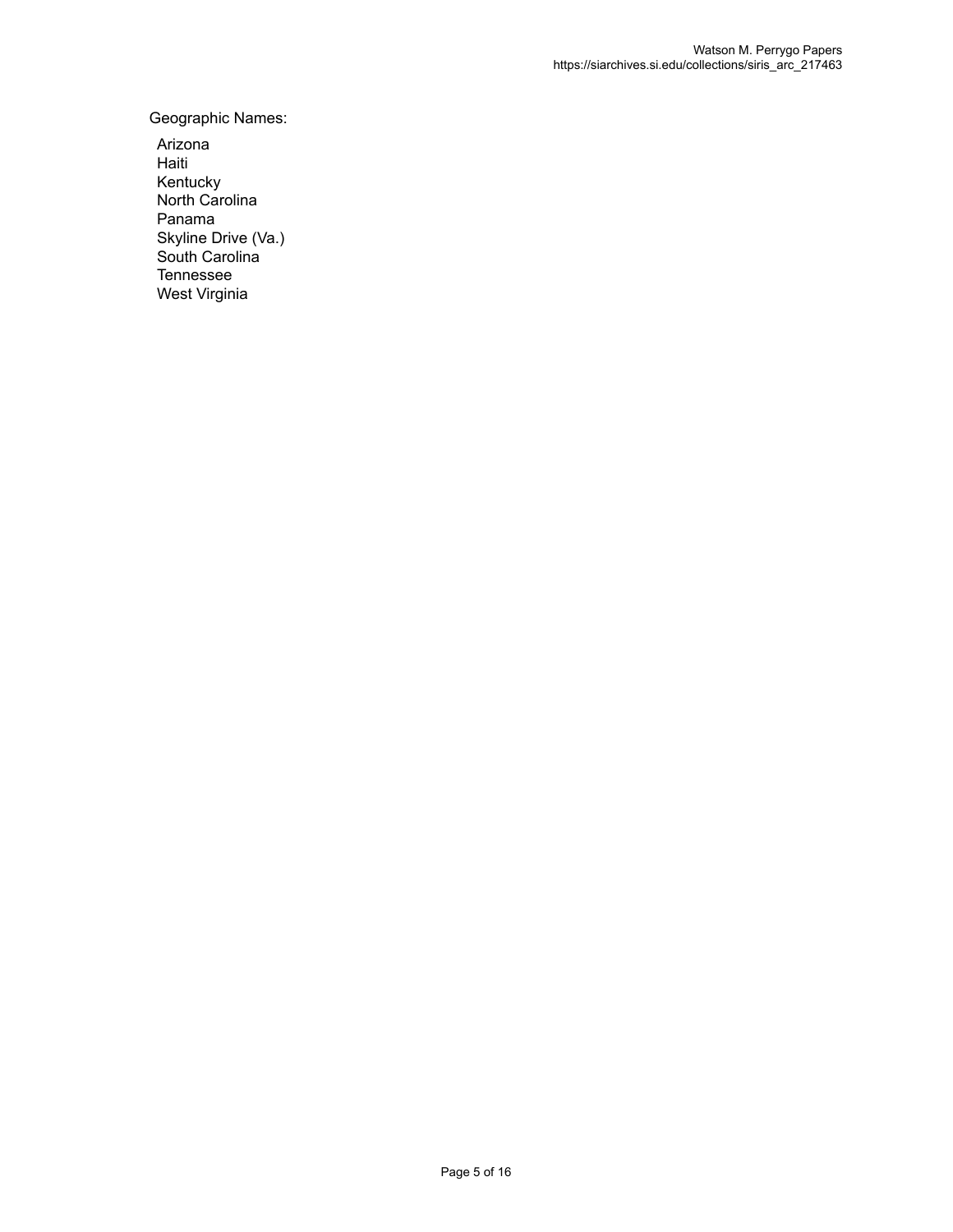### <span id="page-7-0"></span>**Container Listing**

### <span id="page-7-1"></span>Series 1: CORRESPONDENCE, 1928-1973

This series consists of incoming correspondence documenting, for the most part, Perrygo's field trips from 1936 to 1940. In addition there is some correspondence pertaining to Perrygo's trips to Haiti in 1929 and 1930 and to West Virginia in 1952.

#### Box 1

| Box 1 of 8 | Abbot - Cuban                                       |
|------------|-----------------------------------------------------|
| Box 1 of 8 | Deignan - Friedman                                  |
| Box 1 of 8 | Graf, John Enos                                     |
| Box 1 of 8 | Grimes - Mabry                                      |
| Box 1 of 8 | Maryland Game and Inland Fish Commission, 1933-1973 |
| Box 1 of 8 | Maule - Miller                                      |
| Box 1 of 8 | Oliver, Lawrence L., 1936-1940                      |
| Box 1 of 8 | Palmer - Pruette                                    |
| Box 1 of 8 | <b>Reid - United States</b>                         |
| Box 1 of 8 | Wetmore, Alexander, 1928                            |
| Box 1 of 8 | Wetmore, Alexander, 1930                            |
| Box 1 of 8 | Wetmore, Alexander, 1936                            |
| Box 1 of 8 | Wetmore, Alexander, 1937                            |
| Box 1 of 8 | Wetmore, Alexander, 1938                            |
| Box 1 of 8 | Wetmore, Alexander, 1939                            |
| Box 1 of 8 | Wetmore, Alexander, 1940                            |
| Box 1 of 8 | Wetmore, Alexander, 1942                            |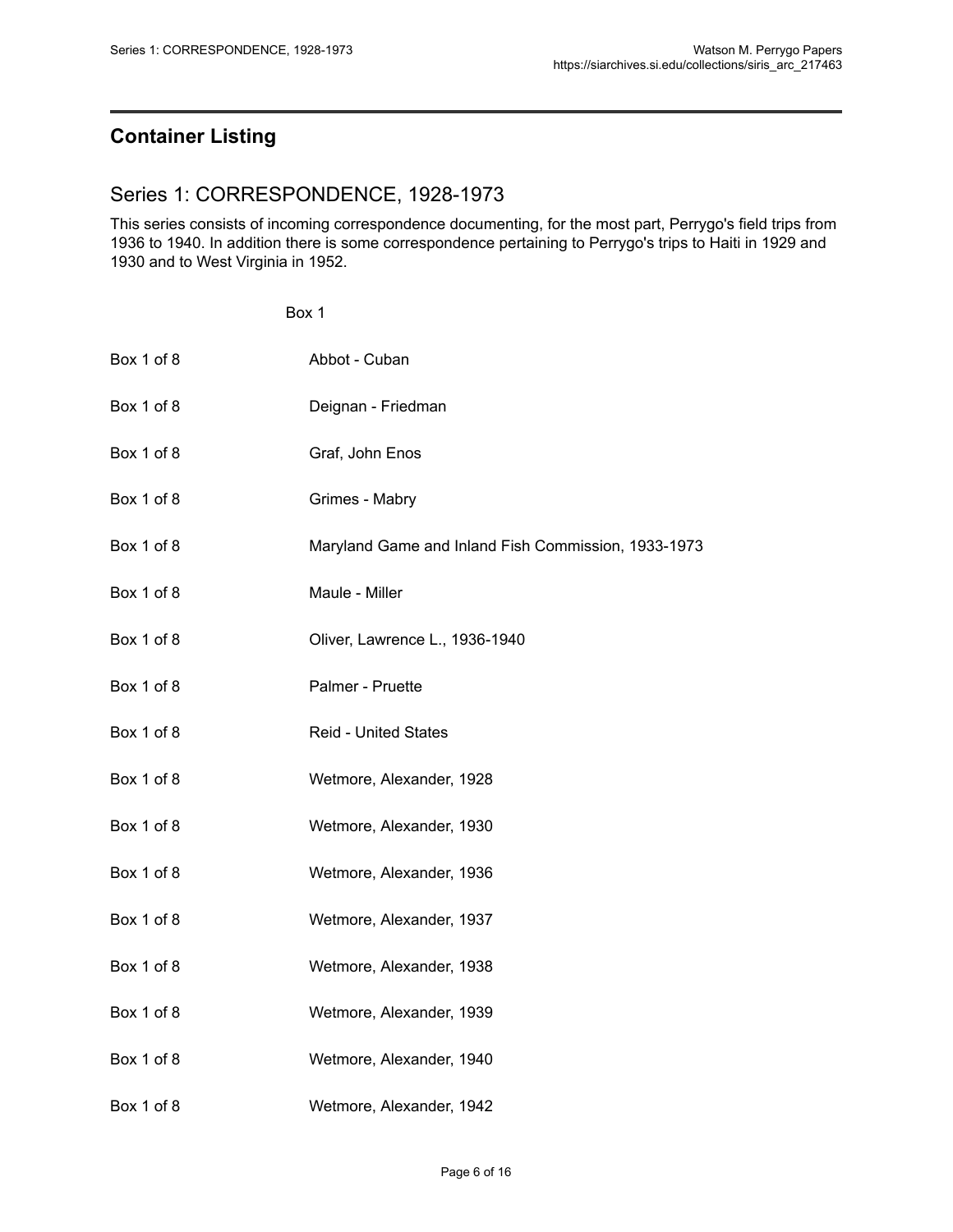- Box 1 of 8 Wetmore, Alexander, 1946-1951, 1966, 1969
- Box 1 of 8 Wheeler-Wilson
- Box 1 of 8 Letters of introduction, 1928, 1936-1948
- Box 1 of 8 Scientific collecting permit correspondence
- Box 1 of 8 Unidentified correspondence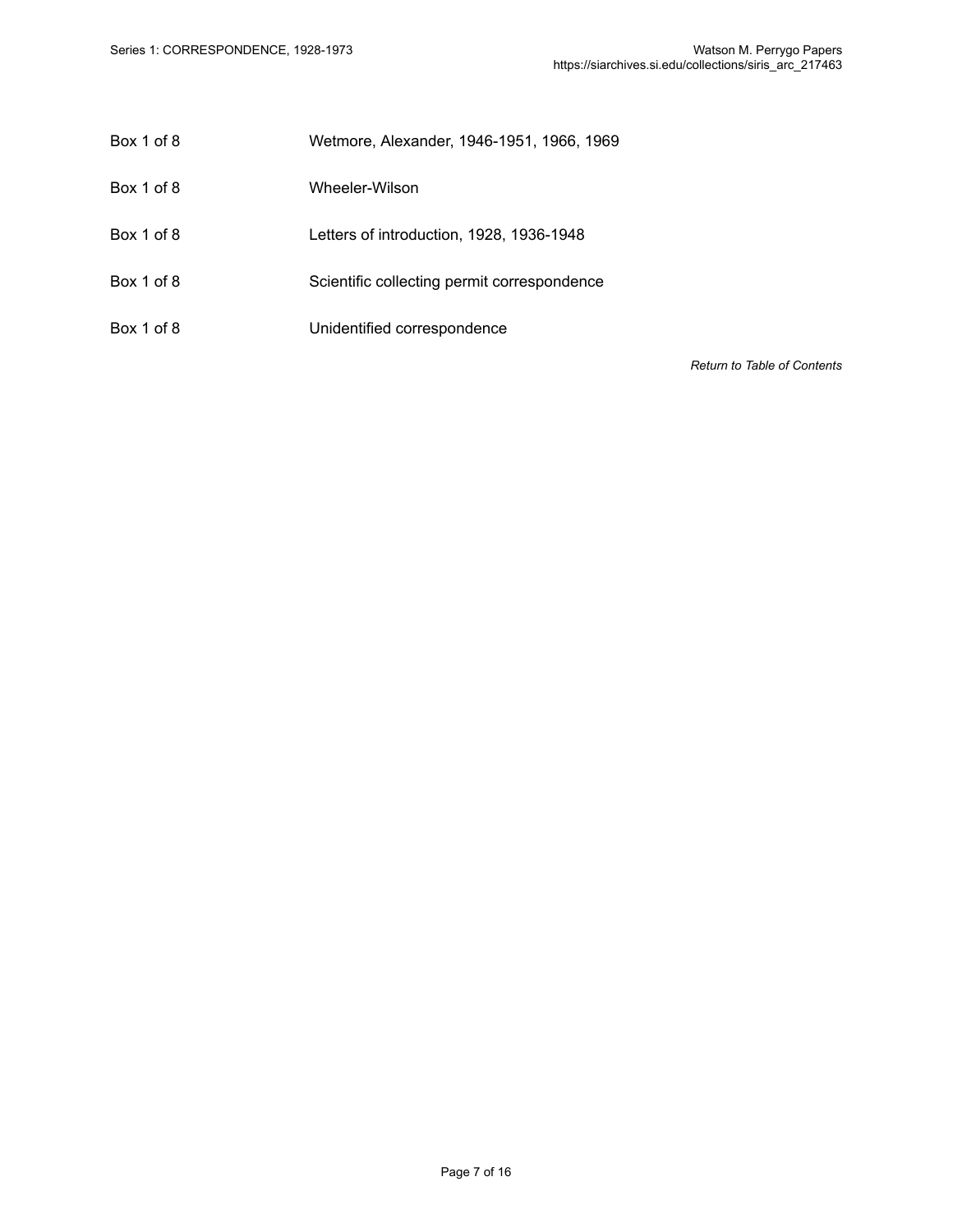### <span id="page-9-0"></span>Series 2: MATERIALS DOCUMENTING FIELD TRIPS, 1929, 1936-1942, 1947-1948

Box 1

| Box 1 of 8 | Expense account, South Carolina, June-July, 1940                                                                                                                                             |
|------------|----------------------------------------------------------------------------------------------------------------------------------------------------------------------------------------------|
| Box 1 of 8 | Expense account, South Carolina, September-December, 1940                                                                                                                                    |
| Box 1 of 8 | Receipts, Panama trips, 1947-1948                                                                                                                                                            |
| Box 1 of 8 | Receipts, Tennessee, 1937                                                                                                                                                                    |
| Box 1 of 8 | Reports on field trips, written by W. M. Perrygo, 1936-1940<br>Digital Content: Reports on field trips, written by W. M. Perrygo, 1936-1940<br>[Image nos. SIA2015-004693 to SIA2015-004724] |
| Box 1 of 8 | Specimen and camp equipment lists, 1942<br><b>Digital Content</b>                                                                                                                            |
| Box 1 of 8 | Specimen lists, Haiti, 1929 (typewritten list of fishes)<br>Digital Content: Specimen lists, Haiti, 1929 [Image nos. SIA2015-004725 to<br>SIA2015-004743]                                    |
| Box 1 of 8 | Specimen lists, birds, South Carolina, 1940 (notebook)<br>Digital Content: Specimen lists, birds, South Carolina, 1940                                                                       |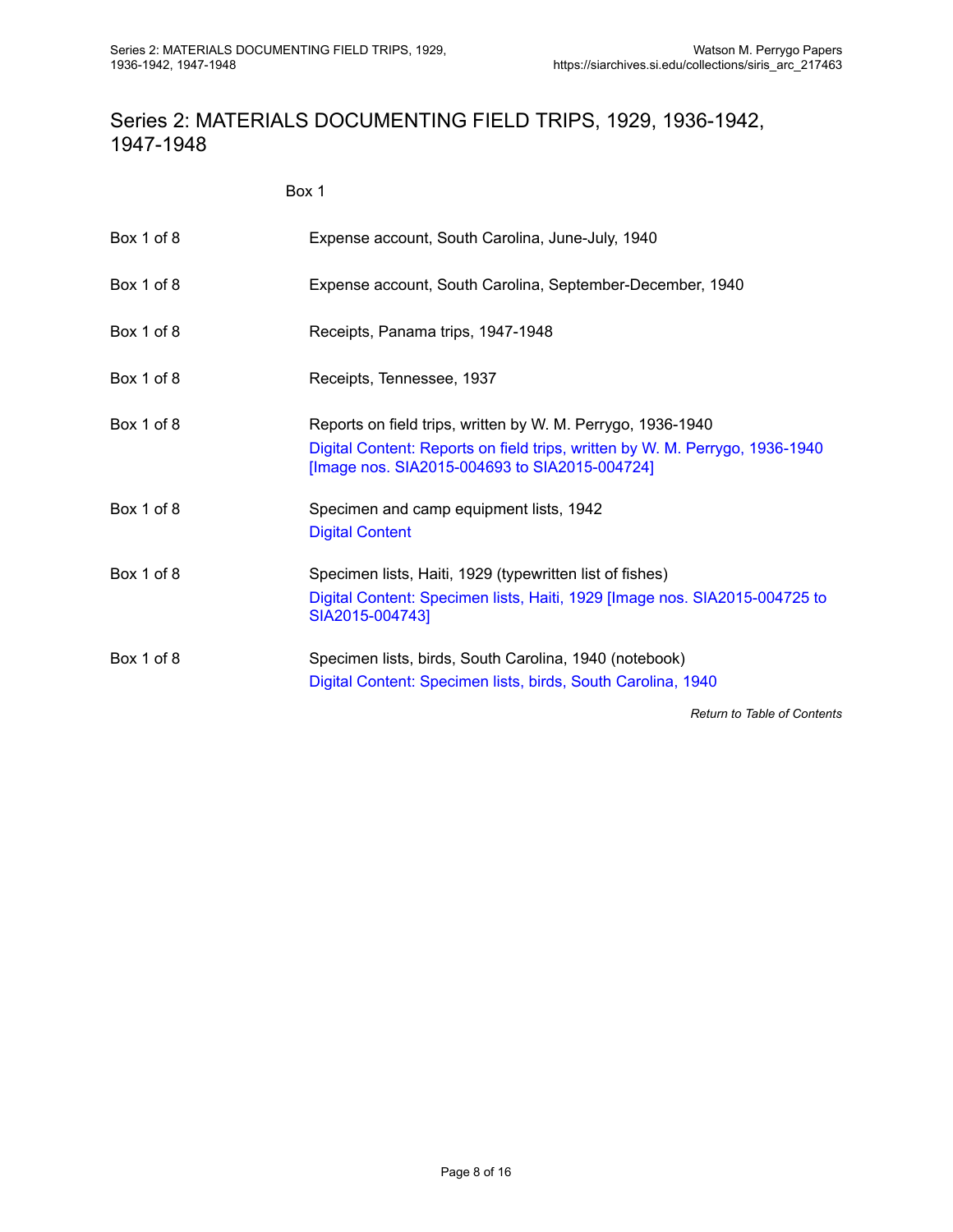### <span id="page-10-0"></span>Series 3: MATERIALS ON TAXIDERMY AND EXHIBITS

Box 2

| Box 2 of 8 | Taxidermy techniques (2 folders)                                                 |
|------------|----------------------------------------------------------------------------------|
| Box 2 of 8 | Taxidermists' addresses, c. 1880-1910 (bound volume)                             |
| Box 2 of 8 | Miscellaneous notes documenting botanical specimens in exhibit cases,<br>undated |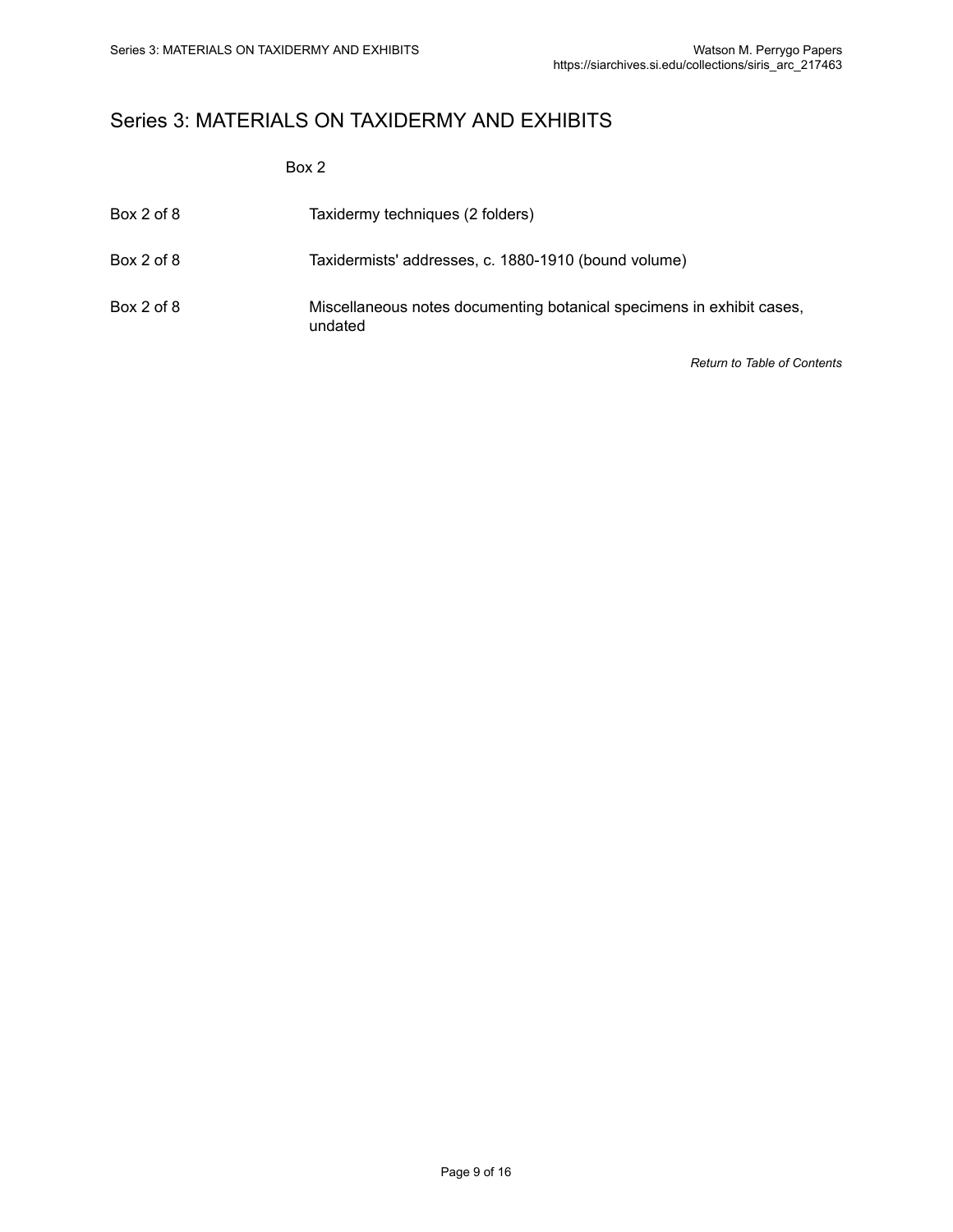### <span id="page-11-0"></span>Series 4: NEWSPAPER ARTICLES

| ×<br>۰. |  |
|---------|--|
|---------|--|

| Box 2 of 8 | Articles concerning William L. Brown's statement, "that an ash tray made of<br>an elephant's foot can cost a hundred dollars or more," September, 1954 |
|------------|--------------------------------------------------------------------------------------------------------------------------------------------------------|
| Box 2 of 8 | Newspaper articles on W. M. Perrygo, 1936, 1979                                                                                                        |
| Box 2 of 8 | Newspaper articles on MNH exhibits, SI Building, and on H. C. Oberholser's<br>plan for a bird census                                                   |
| Box 2 of 8 | Cartoons, taxidermy humor                                                                                                                              |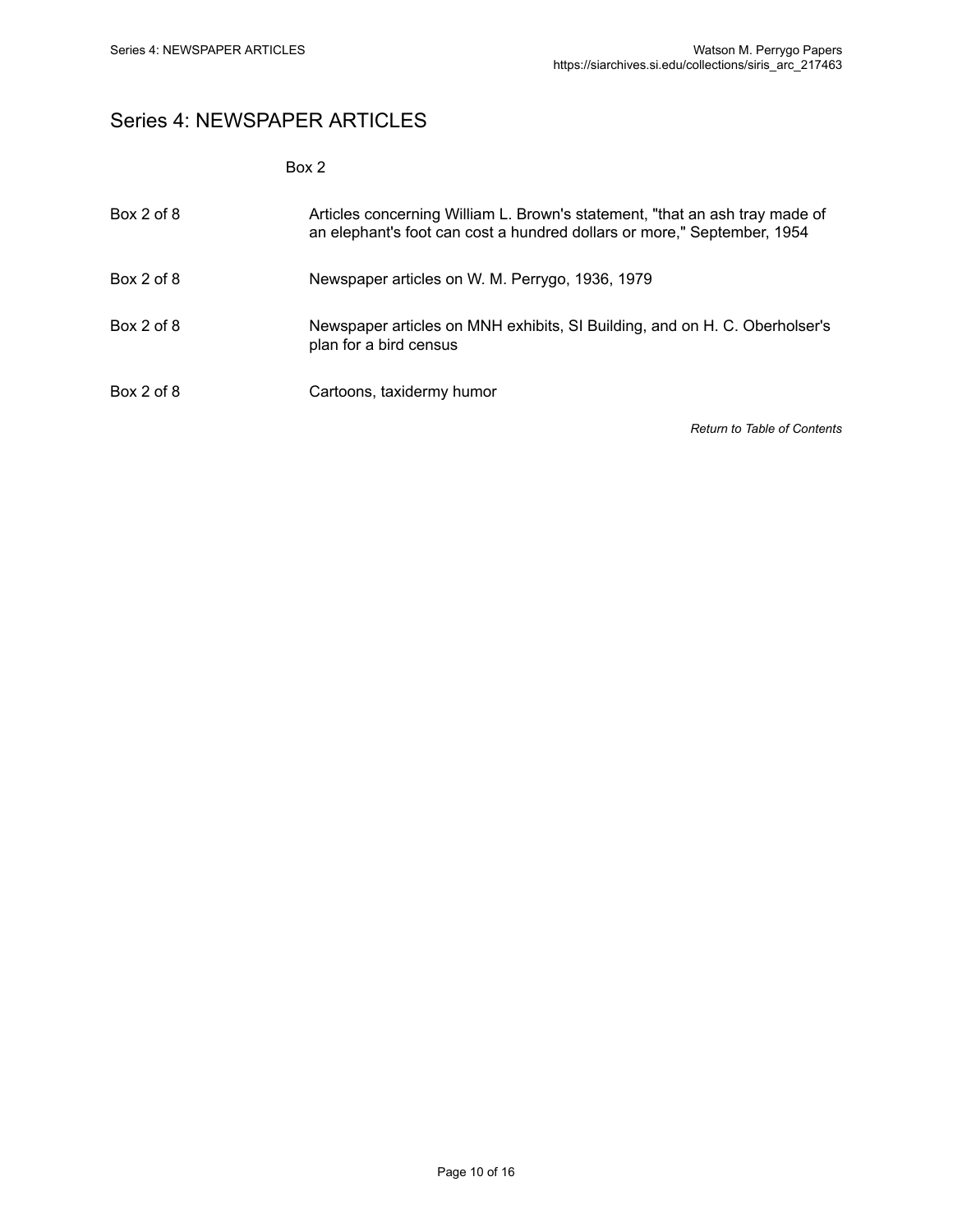### <span id="page-12-0"></span>Series 5: PHOTOGRAPHS

|            | Box 2                                                                                                                                                                                                                                                                                                                                                                                                     |
|------------|-----------------------------------------------------------------------------------------------------------------------------------------------------------------------------------------------------------------------------------------------------------------------------------------------------------------------------------------------------------------------------------------------------------|
| Box 2 of 8 | Elephants, location and dates unknown                                                                                                                                                                                                                                                                                                                                                                     |
| Box 2 of 8 | Haiti expedition, 1928-1929:<br>Digital Content: Photograph list - Haitian Expedition, 1928-1929<br>Digital Content: Photographs - Nos. 1-100, Haitian Expedition, 1928-1929<br>Digital Content: Photographs - Nos. 100-206, Haitian Expedition, 1928-1929<br>Note:<br>Photograph #s 1-100<br>Photograph #s 101-206<br>$\bullet$<br>Voodoo marking from St. Michel<br>Haitian currency<br>Photograph list |
| Box 2 of 8 | Tennessee, 1937; Kentucky, 1938<br>Digital Content: Photographs - Tennessee, 1937; Kentucky, 1938                                                                                                                                                                                                                                                                                                         |
| Box 2 of 8 | Living Animals, Department of, c. 1880s                                                                                                                                                                                                                                                                                                                                                                   |
| Box 2 of 8 | Mammal species, USNM                                                                                                                                                                                                                                                                                                                                                                                      |
| Box 2 of 8 | Museum of Natural History, floor plan for African and North American Big<br>Game halls                                                                                                                                                                                                                                                                                                                    |
| Box 2 of 8 | Brown, William L., nature scenes, location and date unknown, B&W prints<br>and negatives                                                                                                                                                                                                                                                                                                                  |
| Box 2 of 8 | North Carolina, 1939                                                                                                                                                                                                                                                                                                                                                                                      |
| Box 2 of 8 | Lawrence, L. Oliver                                                                                                                                                                                                                                                                                                                                                                                       |
| Box 2 of 8 | Panama trips, 1947 and undated                                                                                                                                                                                                                                                                                                                                                                            |
| Box 2 of 8 | Parish-Smithsonian Expedition to Haiti, 1930<br>Digital Content: Photographs - Parish-Smithsonian Expedition to Haiti, 1930                                                                                                                                                                                                                                                                               |
| Box 2 of 8 | Postcard series (2 folders)                                                                                                                                                                                                                                                                                                                                                                               |
| Box 2 of 8 | <b>Rampart Cave</b><br>Digital Content: Photographs - Rampart Cave, Arizona, 1942                                                                                                                                                                                                                                                                                                                         |
| Box 2 of 8 | Reginald "Bud" Sayre and W. M. Perrygo                                                                                                                                                                                                                                                                                                                                                                    |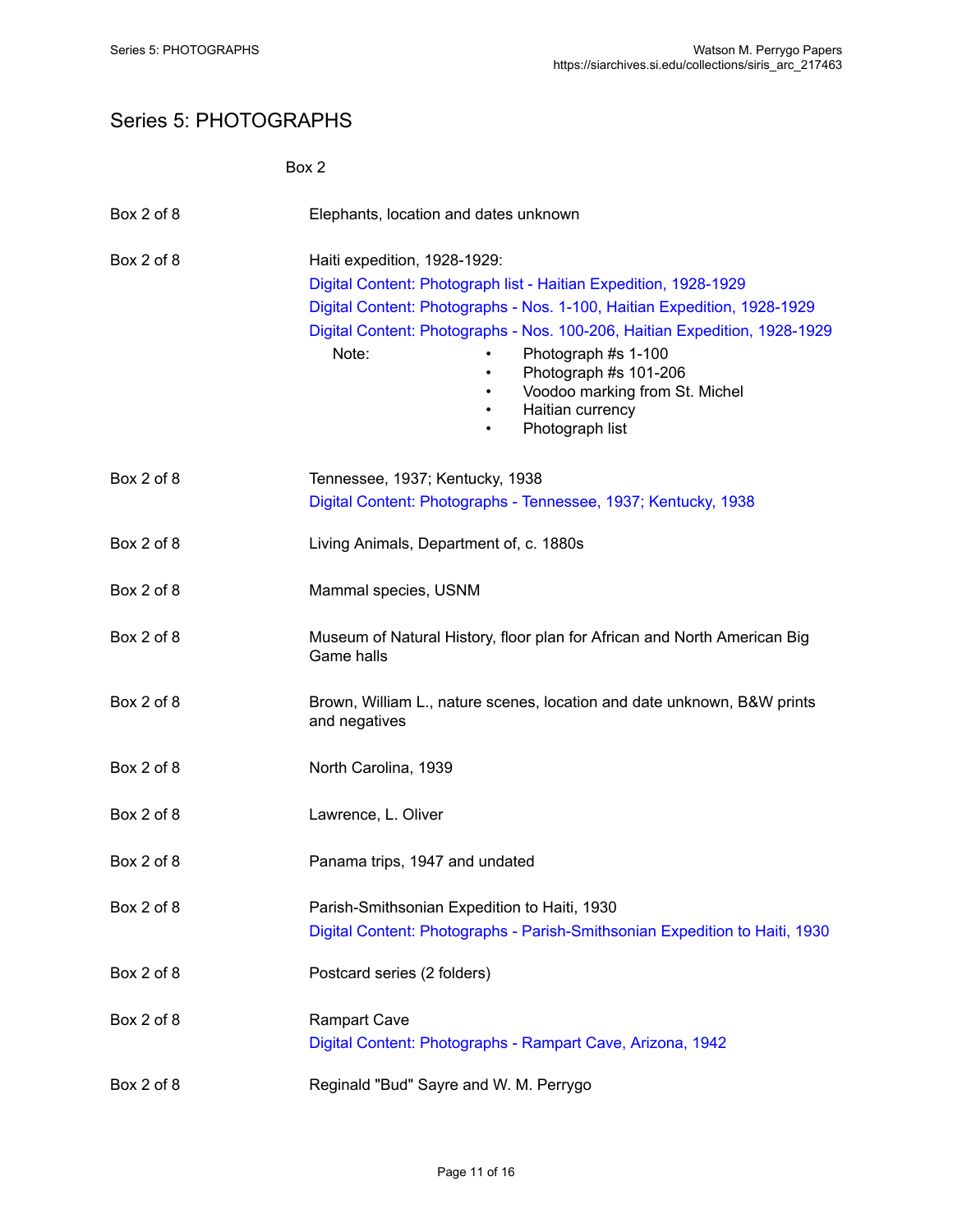| Box 2 of 8 | Skyline Drive, Virginia                                                                         |
|------------|-------------------------------------------------------------------------------------------------|
| Box 2 of 8 | <b>USNM Staff</b>                                                                               |
| Box 2 of 8 | Taxidermist, USNM, c.1930-1973                                                                  |
| Box 2 of 8 | West Virginia, 1936 and undated (also, 571 nitrate negatives of field trips in<br>cold storage) |
| Box 2 of 8 | Original photograph album, Haiti trip, 1928-29 (no photographs but hand-<br>written notes)      |
|            |                                                                                                 |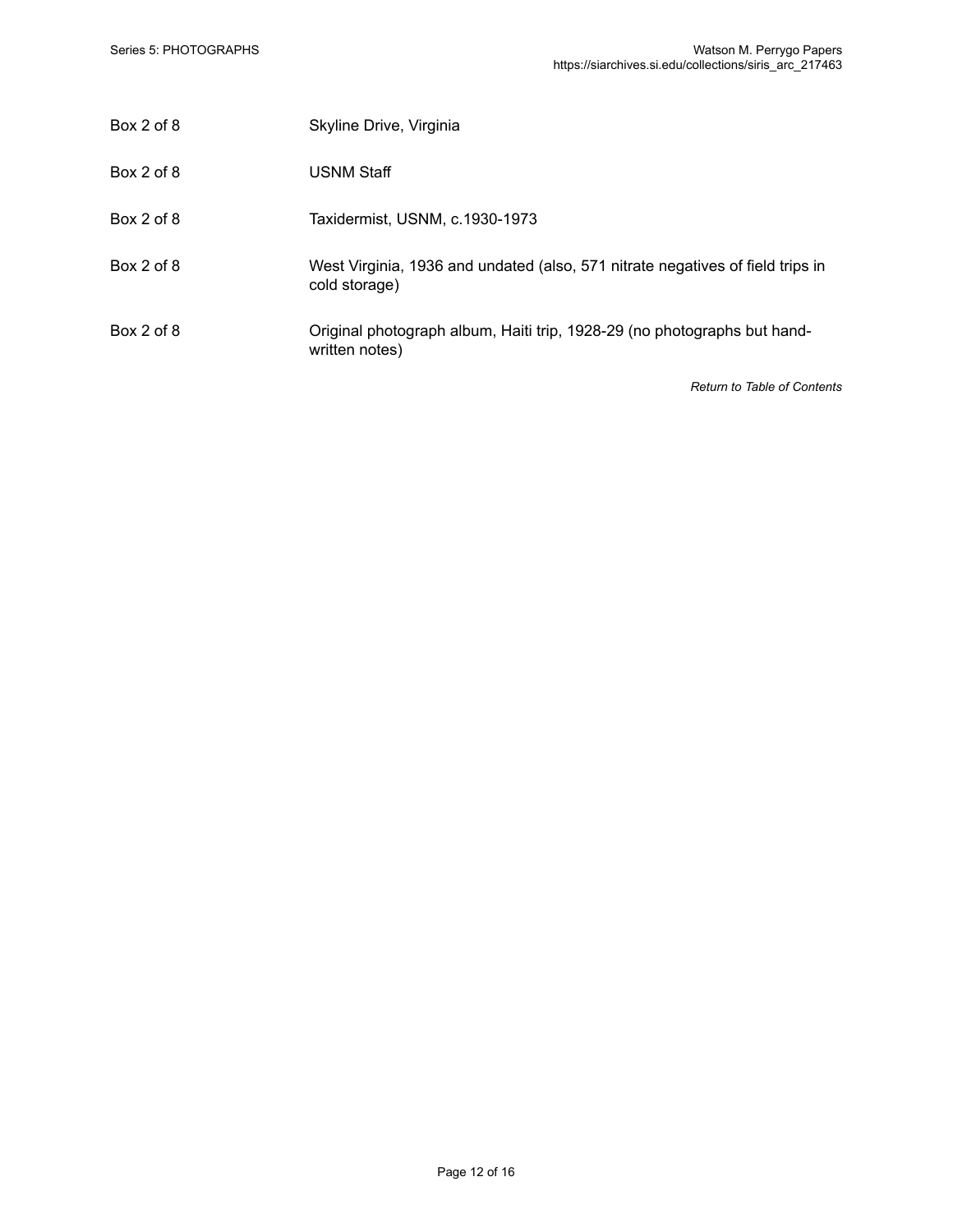### <span id="page-14-0"></span>Series 6: MOTION PICTURES, 1950-1953

| ٠<br>×<br>۰.<br>× |
|-------------------|
|-------------------|

| Box 3 of 8 | Wetmore-Perrygo Expedition to Panama, 1950, Reel 1 of 2: Chiman & Maje<br>(#1)                                      |
|------------|---------------------------------------------------------------------------------------------------------------------|
|            | Digital Content: Documentary Film - Wetmore-Perrygo Expeditions to<br>Panama, 1950-1953                             |
| Box 3 of 8 | Wetmore-Perrygo Expedition to Panama, 1950, Reel 2 of 2: Chiman & Maje<br>(#2)                                      |
| Box 3 of 8 | Wetmore-Perrygo Expedition to Panama, 1951: Cerro Campana & El Valle<br>(#3)                                        |
| Box 3 of 8 | Wetmore-Perrygo Expedition to Panama, 1952: East Coast, Rio Indio (#4)                                              |
| Box 3 of 8 | Wetmore-Perrygo Expedition to Panama, 1953: Sona, Bullfights (#5)                                                   |
| Box 3 of 8 | USNM Taxidermy Studio, 1950s (#6)                                                                                   |
| Box 3 of 8 | Misc. (#1)                                                                                                          |
| Box 3 of 8 | Panama, 1950 (#1)                                                                                                   |
| Box 3 of 8 | Panama, 1950 (#2)                                                                                                   |
| Box 3 of 8 | Panama, 1951 - Campana & El Valle (Original) (#3)                                                                   |
| Box 3 of 8 | Panama, 1952 - East Coast (Original) (#4)                                                                           |
| Box 3 of 8 | Panama, 1953 - Sona (Original) (#5)                                                                                 |
|            | Box 4                                                                                                               |
| Box 4 of 8 | Wetmore-Perrygo Expeditions to Panama, 1950-1953, VHS Cassette 1 of 2:<br>Chiman, Maje and Cerro Campana (USE COPY) |
| Box 4 of 8 | Wetmore-Perrygo Expeditions to Panama, 1950-1953, VHS Cassette 2 of 2:<br>Rio Indio and Sona (USE COPY)             |
| Box 4 of 8 | Shot logs for Panama expedition films, 1950-1953                                                                    |
|            | Box 5                                                                                                               |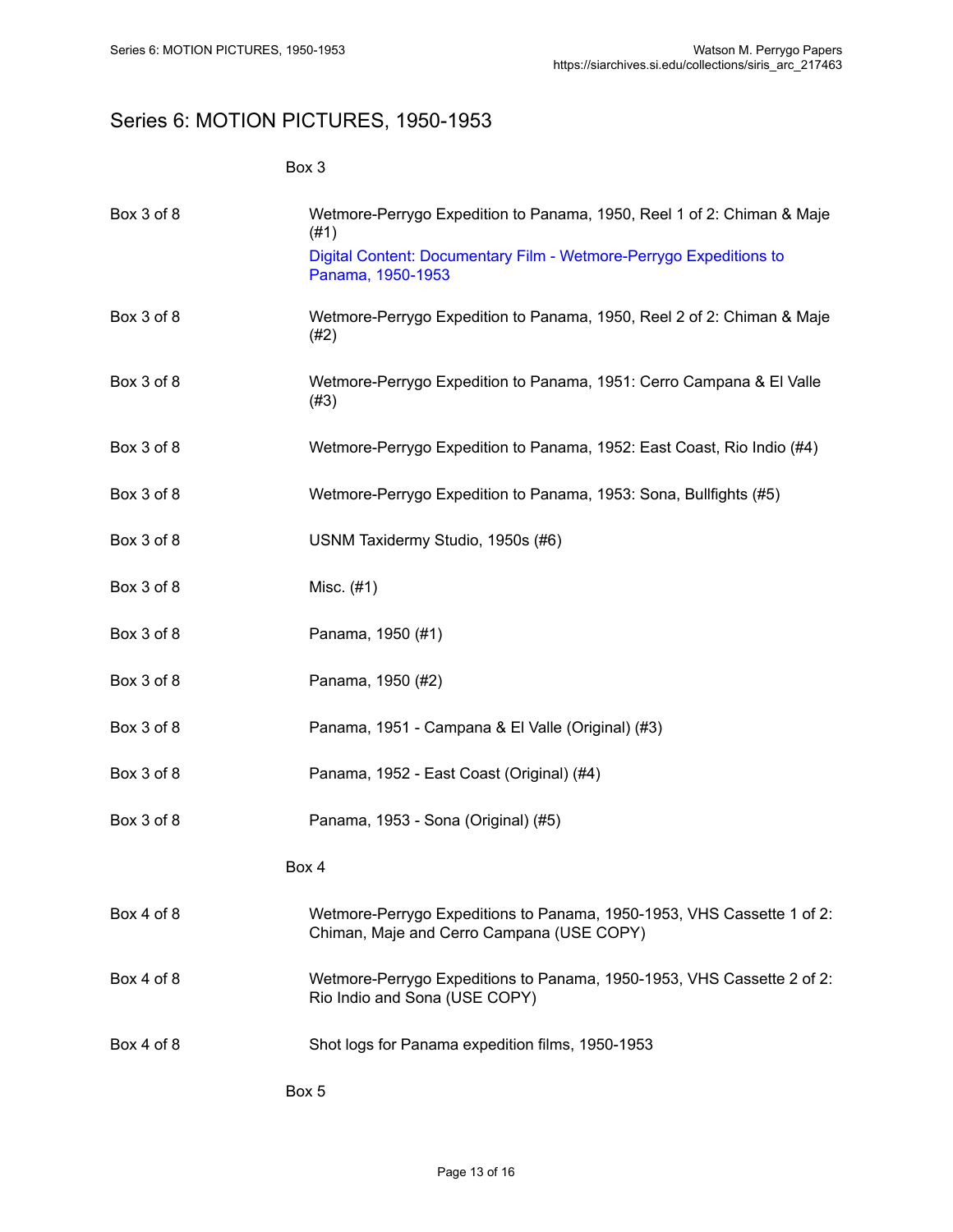### MASTERS (NOT FOR USE):

| Box 5 of 8 | Watson M. Perrygo Films, 1950s, 3/4" videotape transfer master of original<br>8mm film, Tape 1 of 1: Taxidermy studio, Skyline Drive, and home scenes                                                                                                          |
|------------|----------------------------------------------------------------------------------------------------------------------------------------------------------------------------------------------------------------------------------------------------------------|
| Box 5 of 8 | Watson M. Perrygo Expeditions to Panama, 1950-1953, 3/4" videotape<br>transfer master of original 8mm film, Tape 1 of 2: Chiman, Maje and Cerro<br>Campana                                                                                                     |
| Box 5 of 8 | Watson M. Perrygo Expeditions to Panama, 1950-1953, 3/4" videotape<br>transfer master of original 8mm film, Tape 2 of 2: Rio Indio and Sona                                                                                                                    |
| Box 5 of 8 | Wetmore-Perrygo Expeditions to Panama, 1950-1953, 3/4" videotape<br>transfer of original 8mm film, audio with narration and segments of the<br>Alexander Wetmore and Watson M. Perrygo oral history interviews, Tape 1 of<br>2: Chiman, Maje and Cerro Campana |
| Box 5 of 8 | Wetmore-Perrygo Expeditions to Panama, 1950-1953, 3/4" videotape<br>transfer of original 8mm film, audio with narration and segments of the<br>Alexander Wetmore and Watson M. Perrygo oral history interviews, Tape 2 of<br>2: Rio Indio and Sona             |
| Box 5 of 8 | Wetmore-Perrygo Expeditions to Panama, 1950-1953, 3/4" videotape copy<br>of 8mm film, use dub of edited master with sound, Cassette 1 of 2: Chiman,<br>Maje and Cerro Campana                                                                                  |
| Box 5 of 8 | Wetmore-Perrygo Expeditions to Panama, 1950-1953, 3/4" videotape copy<br>of 8mm film, use dub of edited master with sound, Cassette 2 of 2: Rio Indio<br>and Sona                                                                                              |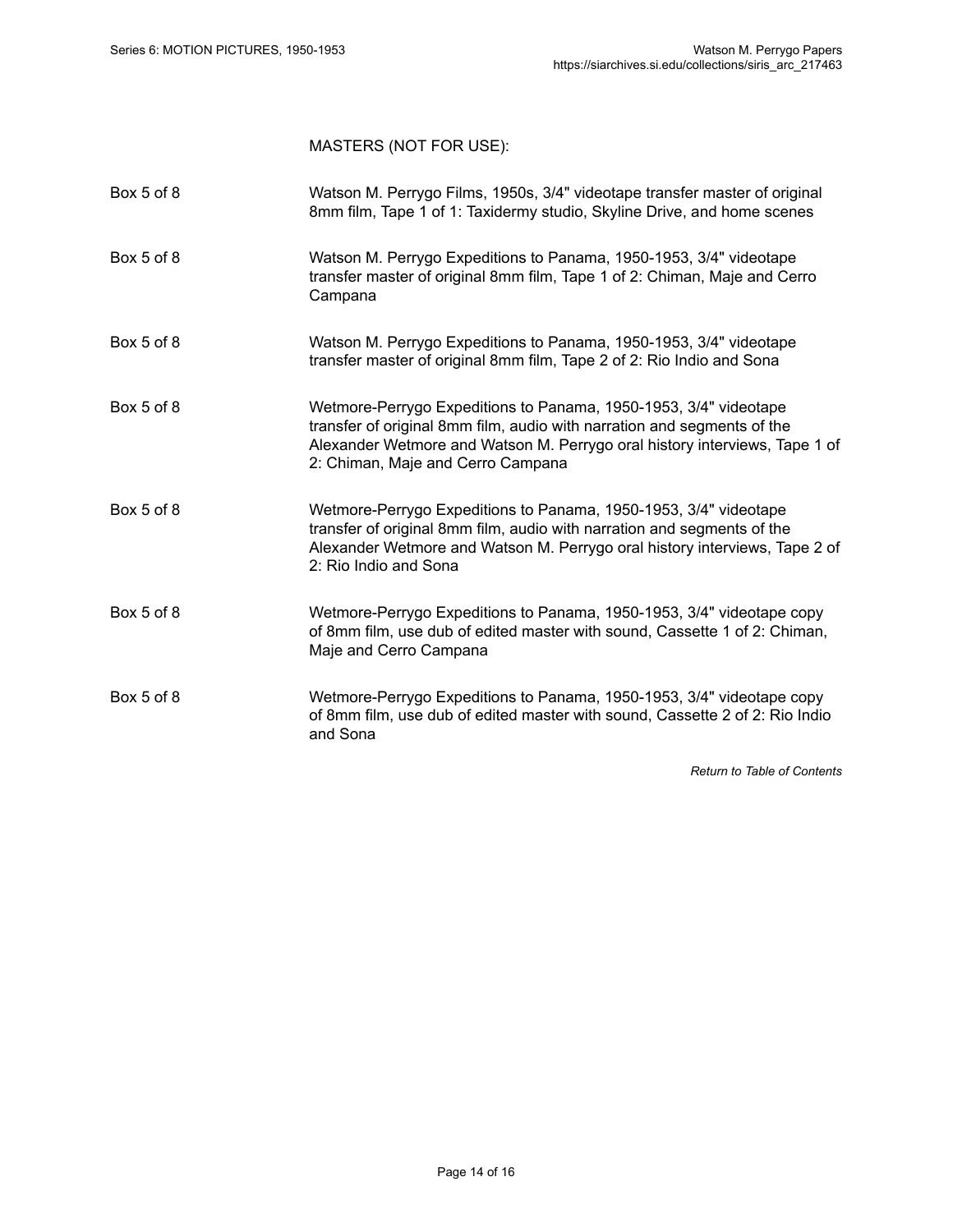### <span id="page-16-0"></span>Series 7: LARGE FORMAT MATERIALS

Box 6

Box 6 of 8 "Esperanza," 1938 (photograph)

Box 6 of 8 Exhibits labels, c. 1890s